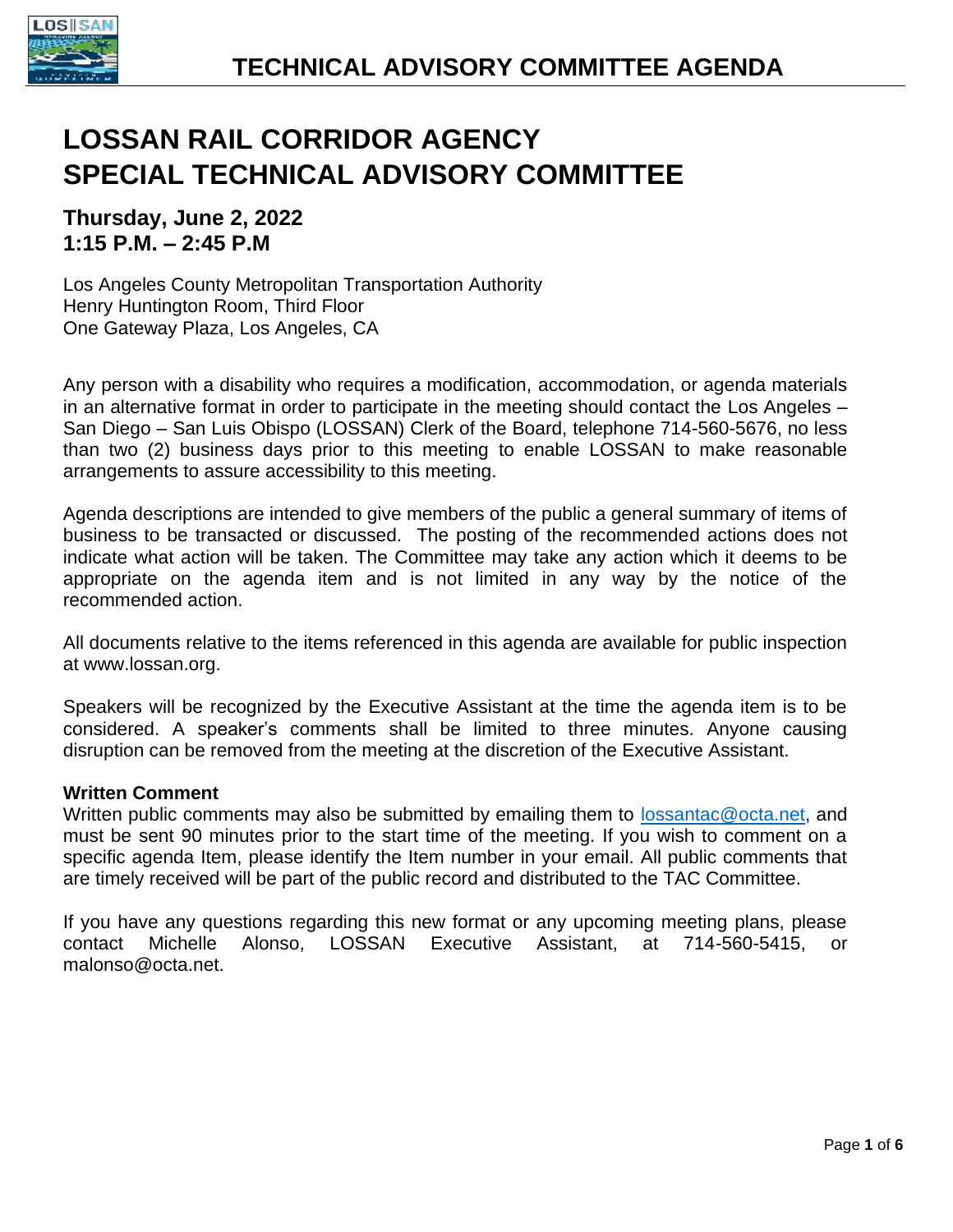

#### **Teleconference Sites**

The main location for this meeting is at Los Angeles County Metropolitan Transportation Authority Headquarters. Several LOSSAN member agencies will be attending this meeting via teleconference from the following locations:

Orange County Transportation Authority 600 South Main Street Conference Room 1012 Orange, CA 92868

Ventura County Transportation Commission 1056 E. Meta Street, Suite 203 Ventura, CA 93001

San Luis Obispo Council of Governments Large Conference Room 1114 Marsh Street San Luis Obispo, CA 93401

Riverside County Transportation Commission Conference Room B 4080 Lemon St., 3rd Floor Riverside, CA 92501

*The member agencies above will receive a Teams Meeting Invite to the TAC meeting after the agenda has posted.* 

The public is welcome to attend and testify at any of the LOSSAN member agency locations listed above, all of which are accessible to the public. For more information, please contact LOSSAN Rail Corridor Agency staff, at (714) 560 5598 or e mail malonso@octa.net, for specific meeting room locations at least 72 hours in advance of the meeting.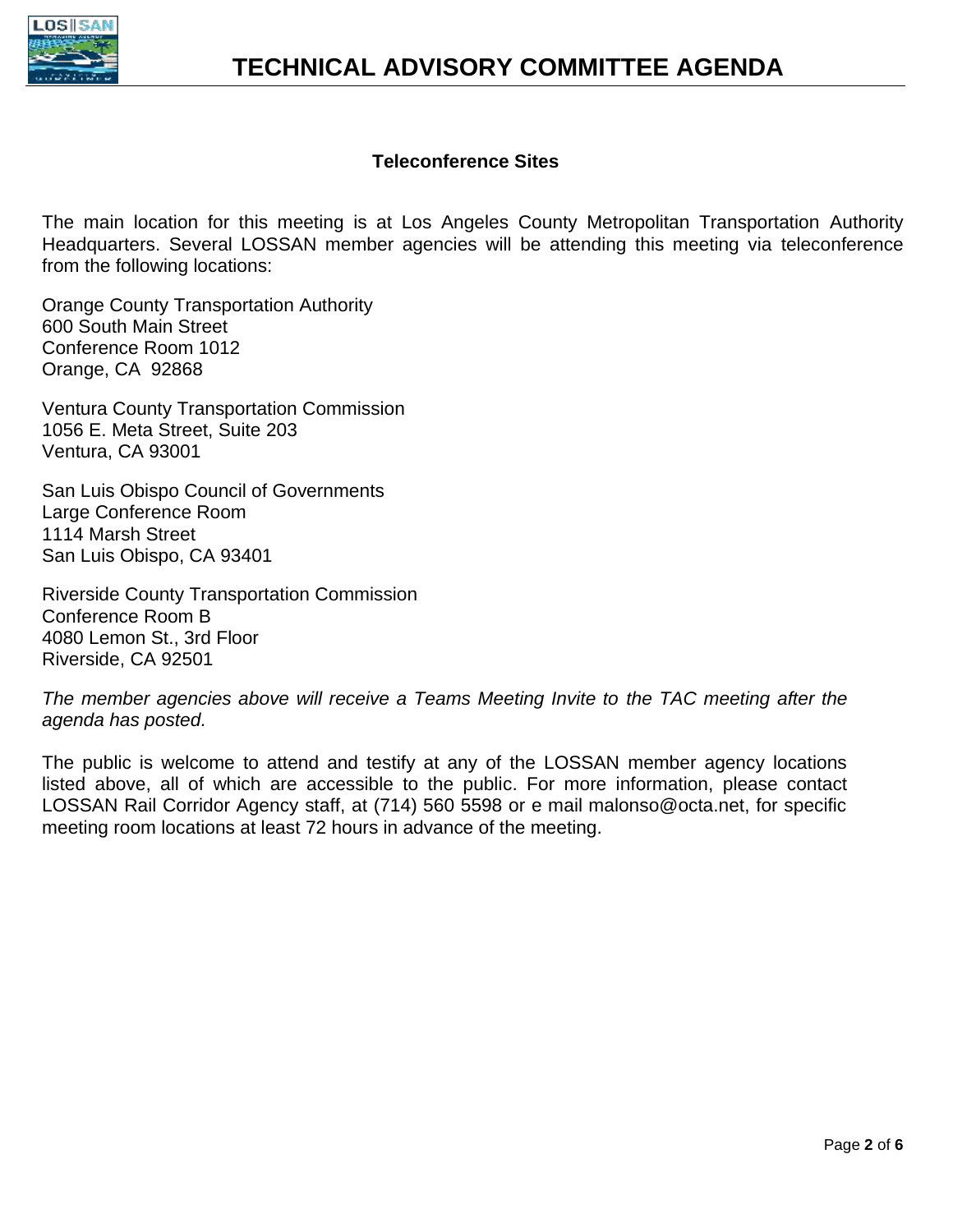

## **2022 TECHNICAL ADVISORY COMMITTEE**

## **Technical Advisory Committee - Membership Roster**

|                | <b>Member Agencies</b>                        | <b>Appointee</b>     | <b>Alternate</b>   |
|----------------|-----------------------------------------------|----------------------|--------------------|
|                |                                               |                      |                    |
| <b>North</b>   | San Luis Obispo Council of Governments        | <b>Anna Devers</b>   | <b>Tim Gillham</b> |
|                | Santa Barbara County Association of           | Whitney              |                    |
|                | Governments                                   | Rush                 | Vacant             |
|                | <b>Ventura County Transportation</b>          |                      | Martin             |
|                | Commission                                    | <b>Claire Grasty</b> | Erickson           |
|                |                                               |                      |                    |
| <b>Central</b> | Los Angeles County Metropolitan               |                      | Jeanet             |
|                | <b>Transportation Authority</b>               | Jay Fuhrman          | Owens              |
|                |                                               |                      |                    |
|                |                                               | Alexis Murillo       | Megan              |
| <b>South</b>   | <b>Orange County Transportation Authority</b> | Felix                | Taylor             |
| <b>Central</b> | <b>Riverside County Transportation</b>        | <b>Sheldon</b>       |                    |
|                | Commission                                    | Peterson             | Vacant             |
|                |                                               |                      |                    |
|                |                                               |                      |                    |
|                | San Diego Metropolitan Transit System         | <b>Brent Boyd</b>    | Julia Tuer         |
| <b>South</b>   |                                               | Katie                | Karen              |
|                | <b>North County Transit District</b>          | Persons              | Tucholski          |
|                |                                               |                      | Timothy            |
|                | San Diego Association of Governments          | Danny Veeh           | <b>Briggs</b>      |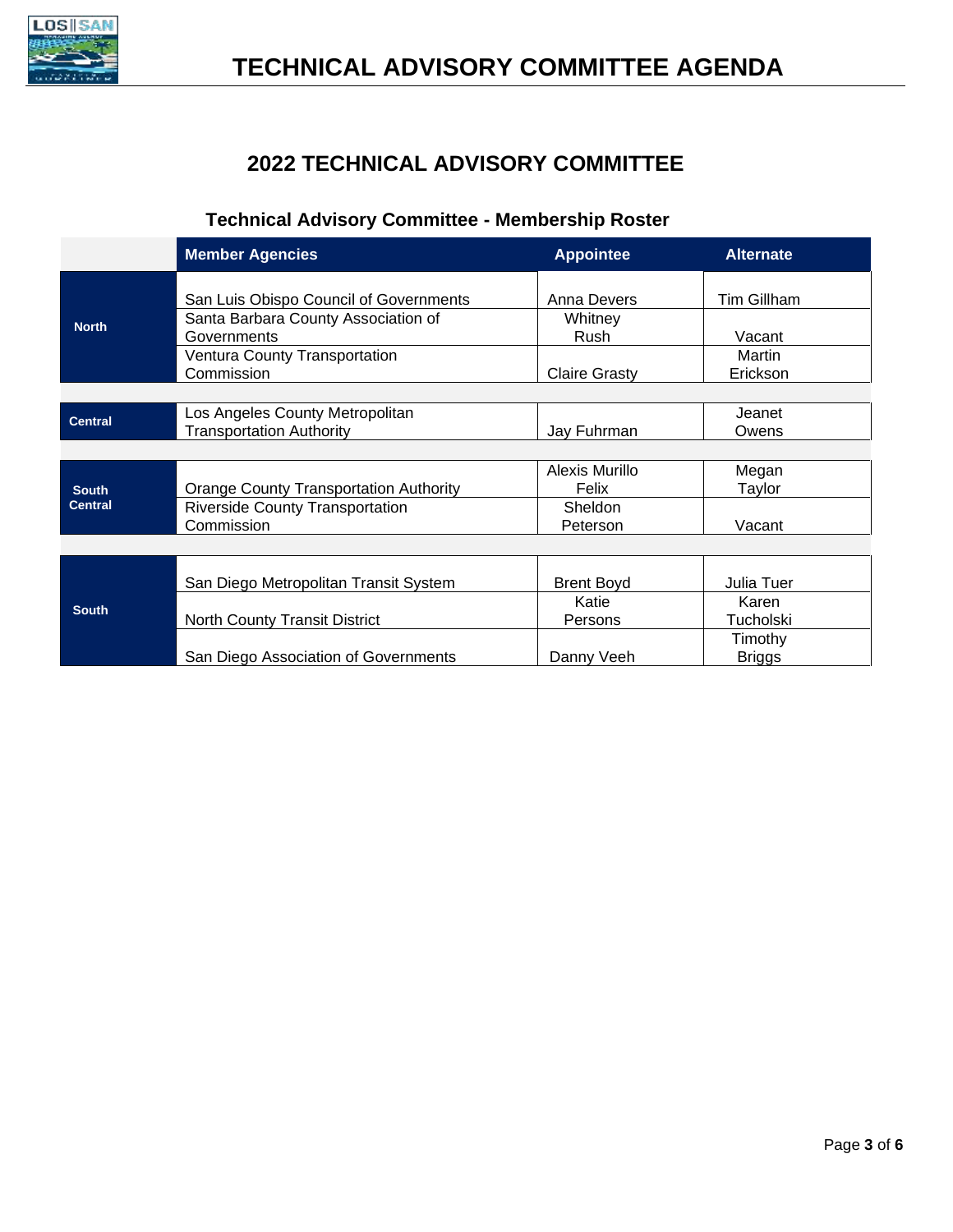

## **Call to Order**

#### **1. Public Comments**

At this time, members of the public may address the Technical Advisory Committee regarding any items within the subject matter jurisdiction of the Technical Advisory Committee, but no action may be taken on off-agenda items unless authorized by law. Comments shall be limited to three (3) minutes per speaker unless different time limits are set by the Chairman subject to the approval of the Technical Advisory Committee.

## **Consent Calendar (Items 2 and 3)**

All items on the Consent Calendar are to be approved in one motion unless a Committee Member or a member of the public requests separate action or discussion on a specific item.

#### **2. Approval of Minutes**

James D. Campbell

#### **Overview**

Approval of the minutes of the LOSSAN Technical Advisory Committee meeting on April 7, 2022.

#### **Recommendation**

Receive and file as an information item

**3. The Los Angeles - San Diego - San Luis Obispo Rail Corridor Trends for the First Quarter of Federal Fiscal Year 2021-22** Rosa Guillen-Sanchez

#### **Overview**

A report on ridership, revenue, and on-time performance trends for passenger rail services on the Los Angeles - San Diego - San Luis Obispo rail corridor, including the Pacific Surfliner, Metrolink, and COASTER, covering the first quarter of federal fiscal year 2021-22.

#### **Recommendation**

Receive and file as an information item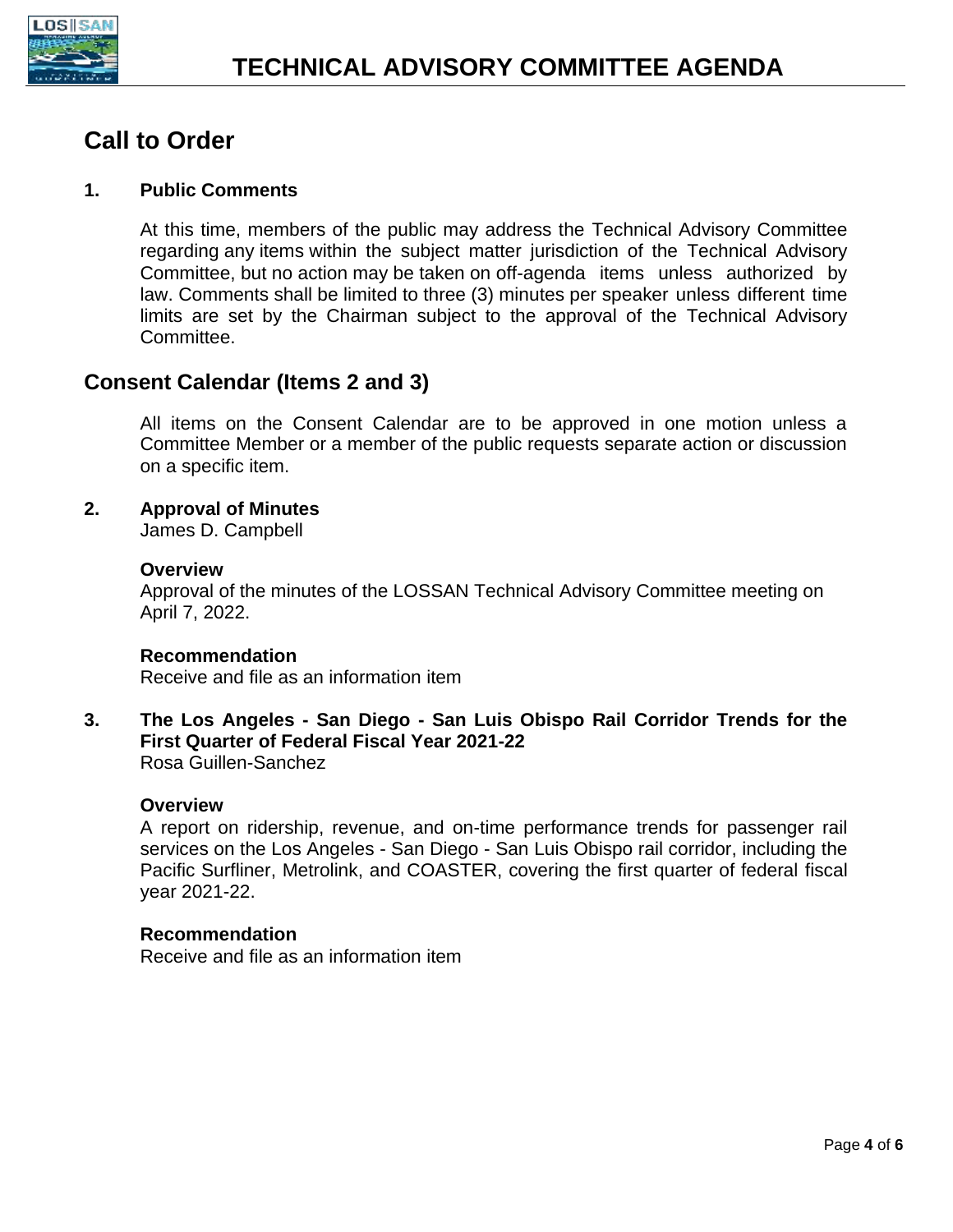

### **Discussion Calendar**

**4. Rail 2 Rail Agreements with the Southern California Regional Rail Authority and North County Transit District**

Roger M. Lopez

#### **Overview**

The Rail 2 Rail Program provides significant benefits to passengers traveling on the Los Angeles - San Diego - San Luis Obispo rail corridor by increasing the number of train options for travel along the corridor. The agreements to provide the Rail 2 Rail Program between the Pacific Surfliner and Metrolink and COASTER services on the Los Angeles - San Diego - San Luis Obispo rail corridor expire on June 30, 2022, and July 31, 2022, respectively. Staff will provide an update on the efforts to prepare amendments to the existing agreements with the North County Transit District and the Southern California Regional Rail Authority to continue the program.

### **5. Fiscal Year 2021-22 Second Quarter Amtrak Pacific Surfliner On-Time Performance Analysis**

Rosa Guillen-Sanchez

#### **Overview**

On-time performance reflects the quality and dependability of the Pacific Surfliner service, and has a considerable effect on repeat ridership, based on the customer travel experience. This report summarizes the On-time performance of the Amtrak Pacific Surfliner service during the second quarter of state fiscal year 2021-22, covering the months of October, November, and December 2021.

In June 2022, Los Angeles - San Diego - San Luis Obispo Agency Rail Corridor Agency staff begins to provide the quarterly Amtrak Pacific Surfliner On-time performance analysis in a written staff report format. With June staff reports, the LOSSAN Planning and Analysis Department transitions from reporting based on the Amtrak fiscal year period ending in September, to the state fiscal year period ending in June.

## **6. Link Union Station Project Update**

James Campbell

#### **Overview**

An update of the ongoing work being performed to advance the Link Union Station (Link US) project will be presented by staff from the Los Angeles County Metropolitan Transportation Authority.